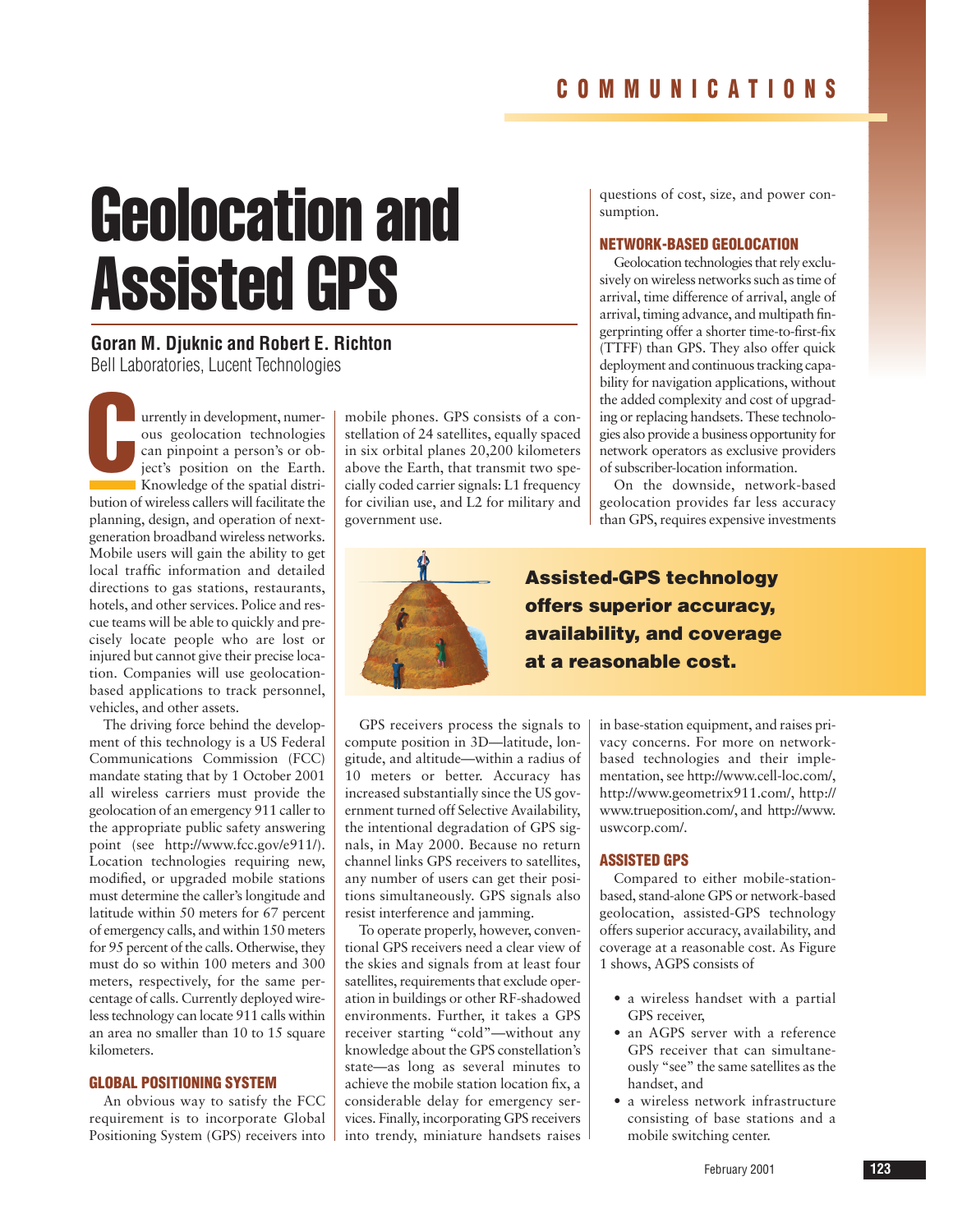

*Figure 1. Assisted-GPS concept. The main system components are a wireless handset with partial GPS receiver, an AGPS server with reference GPS receiver, and a wireless network infrastructure consisting of base stations and a mobile switching center (MSC).*

The network can accurately predict the GPS signal the handset will receive and convey that information to the mobile, greatly reducing search space size and shortening the TTFF from minutes to a second or less. In addition, an AGPS receiver in the handset can detect and demodulate weaker signals than those that conventional GPS receivers require. Because the network performs the location calculations, the handset only needs to contain a scaled-down GPS receiver.

By distributing data and processing, as well as implementation costs, between the network and mobiles, AGPS will optimize air-interface traffic. It is accurate within 50 meters when users are indoors and 15 meters when they are outdoors, well within federal guidelines and an order of magnitude more sensitive than conventional GPS. Further, because users share data with the network operator, AGPS lets them withhold data for privacy reasons while the operator can restrict assistance to service subscribers.

#### **Reduced search space**

Because an AGPS server can obtain the handset's position from the mobile switching center, at least to the level of cell and sector, and at the same time monitor signals from GPS satellites seen by

mobile stations, it can predict the signals received by the handset for any given time. Specifically, the server can predict the Doppler shift due to satellite motion of GPS signals received by the handset, as well as other signal parameters that are a function of the mobile's location.

In a typical sector, uncertainty in a satellite signal's predicted time of arrival at the mobile is about  $\pm 5$  µs, which corresponds to  $\pm$ 5 chips of the GPS coarse acquisition (C/A) code. Therefore, an AGPS server can predict the phase of the pseudorandom noise (PRN) sequence that the receiver should use to despread the C/A signal from a particular satellite—each GPS satellite transmits a unique PRN sequence used for range measurements—and communicate that prediction to the mobile.

The search space for the actual Doppler shift and PRN phase is thus greatly reduced, and the AGPS handset receiver can accomplish the task in a fraction of the time required by conventional GPS receivers. Further, the AGPS server maintains a connection with the handset receiver over the wireless link, so the requirement of asking the mobile to make specific measurements, collect the results, and communicate them back is easily met.

After despreading and some additional signal processing, an AGPS receiver returns back "pseudoranges"—that is, ranges measured without taking into account the discrepancy between satellite and receiver clocks—to the AGPS server, which then calculates the mobile's location. The mobile can even complete the location fix itself without returning any data to the server.

#### **Sensitivity assistance**

*Sensitivity assistance,* also known as *modulation wipe-off,* provides another enhancement to detection of GPS signals in the handset receiver*.* The sensitivityassistance message contains predicted data bits of the GPS navigation message, which are expected to modulate the GPS signal of specific satellites at specified times. The mobile station receiver can therefore remove bit modulation in the received GPS signal prior to coherent integration. By extending coherent integration beyond the 20-ms GPS data-bit period—to a second or more when the receiver is stationary and to 400 ms when it is fast-moving—this approach improves receiver sensitivity.

Sensitivity assistance provides an additional 3-to-4-dB improvement in receiver sensitivity. Because some of the gain provided by the basic assistance—code phases and Doppler shift values—is lost when integrating the GPS receiver chain into a mobile phone, this can prove crucial to making a practical receiver.

Achieving optimal performance of sensitivity assistance in TIA/EIA-95 CDMA systems is relatively straightforward because base stations and mobiles synchronize with GPS time. Given that global system for mobile communication (GSM), time division multiple access (TDMA), or advanced mobile phone service (AMPS) systems do not maintain such stringent synchronization, implementation of sensitivity assistance and AGPS technology in general will require novel approaches to satisfy the timing requirement. The standardized solution for GSM and TDMA adds time calibration receivers in the field—location measurement units—that can monitor both the wireless-system timing and GPS signals used as a timing reference.